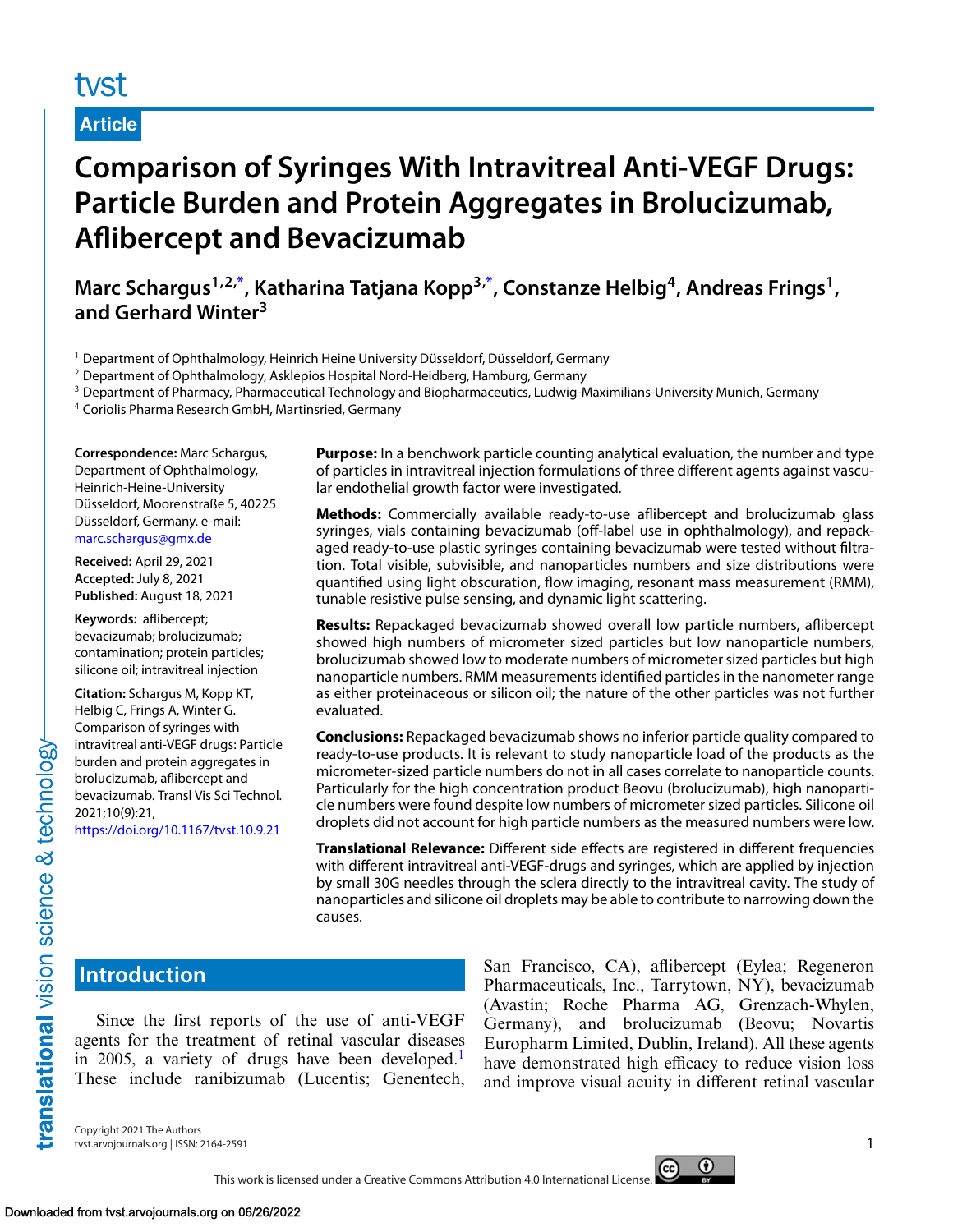diseases, mainly choroidal neovascularization due to age-related macular degeneration. Bevacizumab (Avastin) is a recombinant monoclonal IgG1 antibody with a molecular weight of  $149 \text{ kDa}^2$  $149 \text{ kDa}^2$ . Avastin can be purchased in glass vials with a protein concentration of 25 mg/mL $^2$ . For intravitreal injection, the drug is drawn into a syringe by compounding pharmacies and stored at 2°C to 8°C until further usage. Volumes differ from [5](#page-7-0)0 to 100 μL or even up to 150  $\mu$ L.<sup>[3–](#page-6-0)5</sup> The use of bevacizumab for intravitreal injections is a well- known off-label use in ophthalmology.

Aflibercept (Eylea) is a dimeric glycosylated recombinant fusion glycoprotein with a molecular weight of 115 kDa. $6-8$  Dosage forms of Eylea are either a single-dose glass vial of 0.1 mL content or a singledose-prefilled syringe from the manufacturer with 90 μL, both used to deliver 50 μL of drug solution  $(40 \text{ mg/mL})$ .<sup>[9](#page-7-0)</sup>

Brolucizumab is the active ingredient in Beovu. It is a recombinant single-chain Fv antibody fragment of 26 kDa and exhibits high affinity to VEGF  $A<sup>10</sup>$  $A<sup>10</sup>$  $A<sup>10</sup>$  It is available both as a glass vial and a single-use prefilled syringe with 0.165 mL, delivering 50 μL of protein solution with a concentration of 120 mg/mL $^{11}$  The concentration of the active ingredient is 3 to 12 times higher than that of the other agents.

Long-term or sustained intraocular pressure (IOP) rise has been reported clinically in several case reports and case series after multiple intravitreal injections. Retrospective analysis of the VIEW 1 and 2 data of 2457 patients showed statistically significant higher IOP elevation in ranibizumab than in aflibercept injected eyes.<sup>[12](#page-7-0)</sup> Notably all studies evaluating IOP elevations after anti-VEGF injections are limited because of the retrospective design of the analysis. Several mechanisms have been proposed to explain clinically significant IOP elevation after anti-VEGF treatment, including protein aggregates and silicone oil droplets as reasons for blocking trabecu-lar meshwork outflow.<sup>[13,14](#page-7-0)</sup> The United States Pharmacopeia (USP) sets clear limits concerning particulate matter in ophthalmic solutions in <789>. Particle numbers are not allowed to exceed 50 particles/mL,  $>10 \mu m$ , 5 particles/mL,  $>25 \mu m$ , and 2 particles/mL,  $\geq 50$   $\mu$ m.<sup>[15](#page-7-0)</sup> If particle numbers are higher, the product is not suitable for patient application.

Now there are a number of published cases of severe visual acuity loss associated with intravitreal inflammation, retinal vasculitis, and retinal artery occlusion after treatment with brolucizumab.<sup>[16–22](#page-7-0)</sup> The reported incidences in the HAWK and HARRIER studies for definite uveitis was 4.6% for brolucizumab and only  $1.1\%$  for affibercept.<sup>18</sup> Williams et al. reported low rates of noninfectious vitritis of only 0.1% after 66,356 injections of bevacizumab, 0.02% after 26,161 ranibizumab injections, and 0.16% after 8071 aflibercept injections. $2^3$  There are several theories regarding why this rare but potentially serious complication may occur. The cases of noninfectious uveitis that occurred after anti-VEGF injection in the period before brolucizumab entered the market partly took place in clusters.<sup>[24](#page-7-0)</sup> It was postulated that this phenomenon occurred in part only with certain syringes that were shown to have increased silicone oil droplet content or after flicking of the syringes.  $25$ The cause of the increased rate of noninfectious uveitis and retinal complications has not yet been determined.

Beside type IV hypersensitivity reactions after intravitreal brolucizumab along the vessel walls, there are several other conceivable theories.[16](#page-7-0)

In a previous study we evaluated in vitro the particle levels in anti-VEGF syringes with bevacizumab, ranibizumab, and aflibercept from different compounding pharmacies and the first ready-to-use syringe for ranibizumab.<sup>[4](#page-6-0)</sup> All three tested agents in this earlier study were available in similar quality regarding particulate purity and silicone oil microdroplet count. Repackaging in this study had a major impact on the quality. In the meantime, a prefilled syringe of aflibercept is also available and has widely displaced the use of the vial. The recently approved agent brolucizumab is also predominantly available as a prefilled syringe.

The aim of this study was to add further laboratory data on levels of subvisible particles and protein aggregates in the new prefilled aflibercept and brolucizumab syringes and to compare it to samples of bevacizumab delivered from a compounding pharmacy.

# **Materials and Methods**

#### **Materials**

All products implemented in the study were sent to the place of measurement under cooling conditions and stored at 4°C after arrival. Avastin (10 syringes, 3.75 mg bevacizumab/150 μL) was repackaged by Asklepios Klinik Nord, Hamburg into 1 mL BD Plastipak Luer-Lock syringes (Becton, Dickinson and Company, Franklin Lakes, NJ) and in total kept for a maximum of five days. Avastin was provided in glass vials (4 mL, 25 mg/mL). Eylea (40 mg aflibercept/mL) and Beovu (120 mg brolucizumab/mL) were both obtained as prefilled syringes from the manufacturer with 90 μL and 165 μL each, respectively.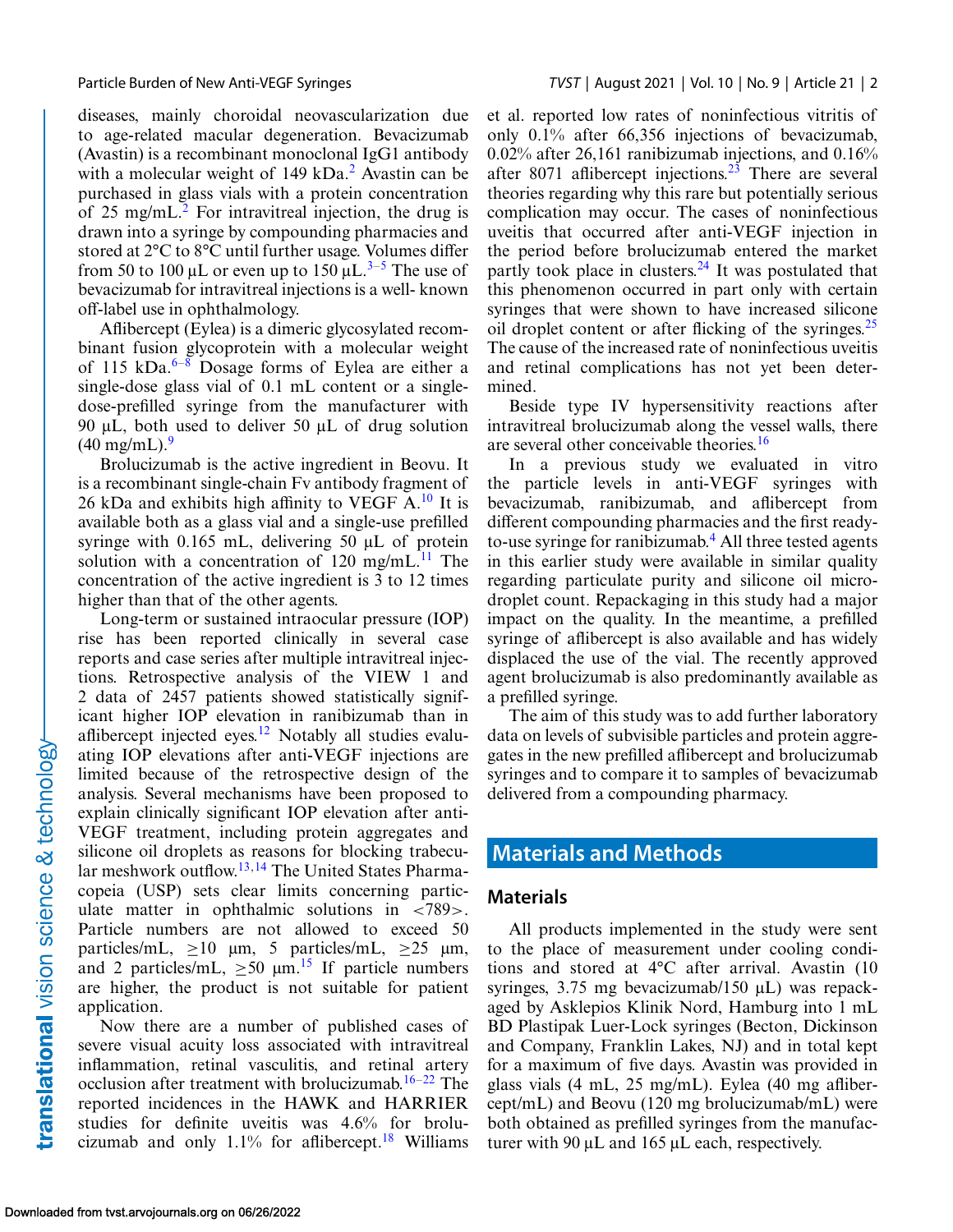| Sample<br>Name | Concentration<br>mq/mL | Volume Per<br>Container | Primary<br>Packaging | Repackaged | Pooled Samples                                       |
|----------------|------------------------|-------------------------|----------------------|------------|------------------------------------------------------|
| Avastin        | 25.00                  | 4 ml                    | Vial                 | No         | 4 aliquots with 800 µL were taken from one vial      |
| Avastin        | 25.00                  | 150 µl                  | <b>Syringes</b>      | Yes        | 2 pools with 750 µl were formed from 5 syringes each |
| Eylea          | 40.00                  | 90 ul                   | <b>Syringes</b>      | No         | pool with 720 µl was formed from 8 syringes          |
| Beovu          | 120.00                 | 165 ul                  | <b>Syringes</b>      | No         | 2 pools with 660 µl were formed from 4 syringes each |

**Table 1.** Sample Names, Concentration, Primary Packaging, and Number of Pools and Aliquots Formed at LMU Munich

Depending on the small number and volume of the samples, different pools had to be formed, as indicated in Table 1.

None of the products of the study were filtrated before pools were formed or aliquots were aspired. To form two pools from repackaged Avastin (Avastin 1 and 2), five syringes each were discharged into two 15 mL Greiner polypropylene (PP) tubes.

One pool was formed by discharging eight syringes of Eylea into one 15 ml Greiner PP tube.

Two pools of Beovu (Beovu 1 and 2) were prepared discharging four syringes each into two 15 mL Greiner PP tubes (Greiner tubes from Sigma-Aldrich Inc., Darmstadt, Germany).

From the comparably large Avastin vial, aliquots of 0.8 ml each were aspired with a sterile  $18G \times 1 \frac{1}{2}$  needle into four sterile 1 mL Luer-Lock Tip syringes (both Becton, Dickinson and Company). Each syringe was discharged into a 15 mL Greiner PP tube to form four samples (Avastin vials 1–4).

Due to the small volume of the available products, the products had then to be diluted to allow all analytical measurements. All products were diluted 1:20 with the corresponding product buffer (placebo) solutions. The corresponding buffer solutions of the marketed products were used to avoid any incompatibility with other diluents was taken from official documents.<sup>[2,](#page-6-0)[9,10](#page-7-0)</sup> There were no gas bubbles inside the evaluated syringes.

#### **Measurement Techniques**

All measurements were performed on calibrated equipment: FlowCAM and PAMAS were calibrated with Duke Standards and Count-Cal Particle Count Controls (NIST Traceable Size Standards 2, 10, and 25 μm) (all Thermo Fisher Scientific, Fremont, Waltham, MA). Different measurement techniques were used to assess particle sizes and numbers. To detect subvisible and visible particles, light obscuration was used, in principle following USP guidelines. As orthogonal technique, flow imaging was applied, which is able to detect translucent particles in the subvisible size range better than light obscuration. To measure particles in the nanometer range, resonant mass measurements and tunable resistive pulse sensing were applied. RMM also allowed the differentiation of protein and silicon oil particles by their difference in densities.

#### **Nephelometry**

Turbidity was determined with the NEPHLA turbidimeter (Dr. Lange, Düsseldorf, Germany). A sample volume of 1.5 mL was measured in triplicates at 860 nm and results were given in formazin nephelometric units (FNU).

# **Flow Imaging**

Particles in the micrometer range, were analyzed using the FlowCAM 8100 (Fluid Imaging Technologies, Inc., Scarborough, ME) with a  $10\times$  magnification cell (80 μm  $\times$  700 μm). The flow cell was rinsed, and cleanliness was verified with highly purified water (HPW, <100 particles/mL). Samples were measured in triplicates of 150 μL at a flow rate of 150 μL/min and a threshold of 1013. Results were evaluated with the software Visual Spreadsheet Version 4.7.6 (Fluid Imaging Technologies, Inc.).

# **Light Obscuration (LO)**

The PAMAS SVSS-C system (PAMAS GmbH, Rutesheim, Germany) was used to quantify particles in the subvisible range following USP methodology. Cleanliness was verified (<20 particles/mL HPW) and each measurement consisted of a prerun of a 400 μL sample, followed by a triplicates of 300 μL. Obtained results were analyzed using the implemented software PAMAS PMA program V 2.1.2.0 (PAMAS GmbH).

#### **Resonant Mass Measurements (RMM)**

An Archimedes system, equipped with a Hi-Q Micro Sensor (both Malvern Instruments, Malvern, UK) and the Archimedes software v1.20 was used for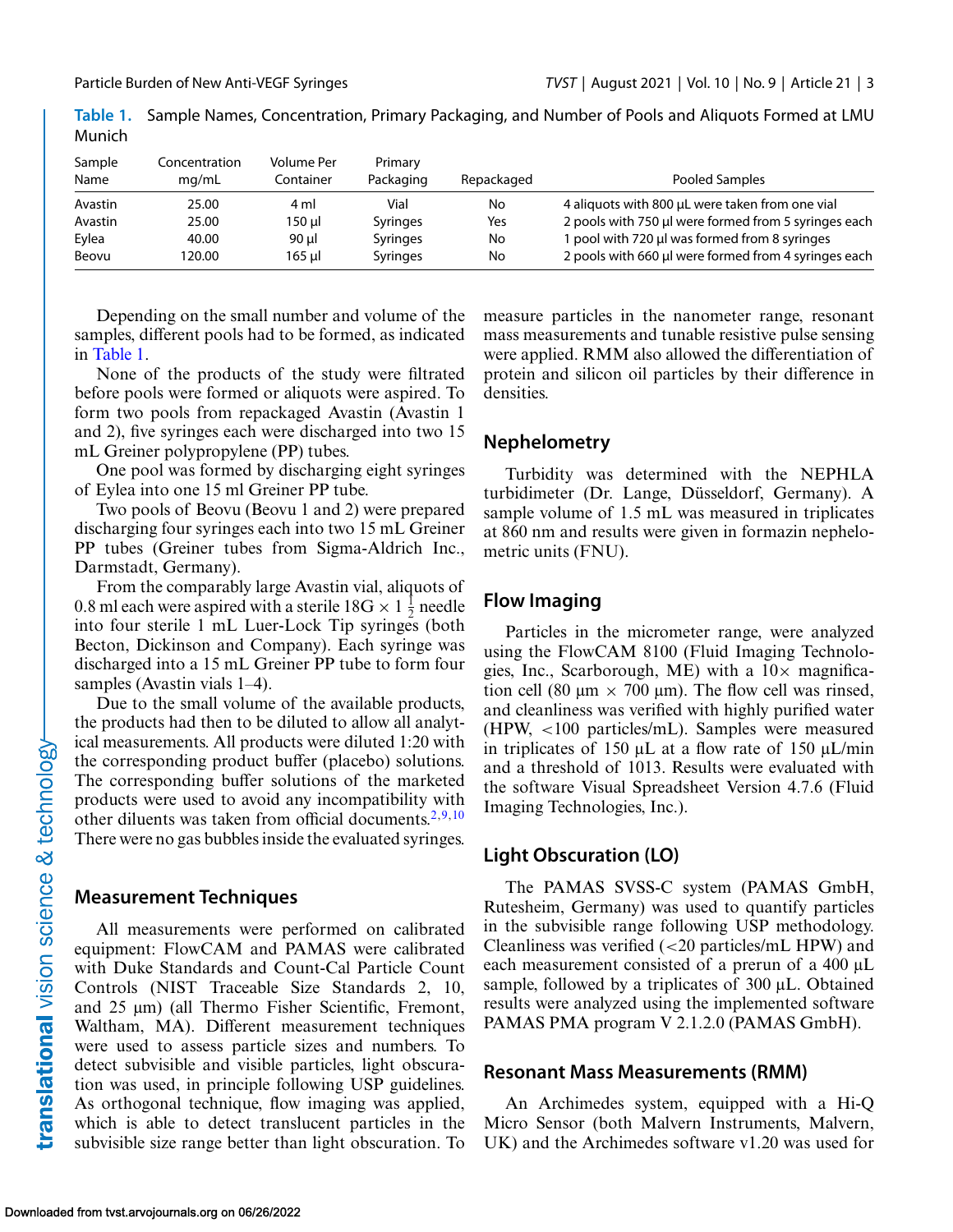RMM analysis of particles up to 4 μm in size. The system was calibrated with polystyrene size standards of 0.994 μm specified diameter (Duke Standards; Thermo Fisher Scientific, Waltham, MA) and system cleanliness was verified.

Particle densities were set to 0.97 g/mL for positively buoyant particles (considered as silicone oil particles), and to 1.32 g/mL for negatively buoyant particles (considered as proteinaceous). Each sample was loaded for 40 seconds and the limit of detection was automatically determined by the instrument software. Minimum detectable particle sizes were approx. 485 nm for silicone oil particles and approx. 274 nm for protein particles.

Samples were analyzed in triplicates with a measurement time of 600 seconds as stop criterion, corresponding to an analyzed volume of ∼150 nL per replicate.

Data evaluation was performed with the LINK software platform v2.3.22.200619 (Lumetics, Nepean, ON, Canada).

#### **Tunable Resistive Pulse Sensing (TRPS)**

Particles in the nanometer range (150–900 nm) were determined with TRPS using the qNano Gold (IZON, Nottingham, UK). For analysis, pore NP 300 (A57745, IZON) was chosen, a stretch of 47.01 mm and a pressure of around 15 mbar were applied. All samples, buffers, and the calibration particles CPC 400 (mean diameter 350 nm, 7.56  $\times$  10<sup>8</sup> mg/mL; IZON) were spiked with a small amount of NaCl solution up to a final concentration of 140 mM of sodium chloride.

The lower fluid chamber was loaded with 80 μL of the respective buffer and the voltage was set to 0.34 V for the analysis of the Avastin vial and to 0.38 V for all remaining samples.

Twenty-five microliters of spiked sample or buffer were pipetted into the upper cell and measured in triplicates for 10 minutes. Results were calculated using the included software IZON CONTROL SUITE (IZON), with the focus on particle sizes of 150 and 300 nm.

To ensure no aggregation occurred due to spiking the samples, size and polydispersity (PDI) were counterchecked with dynamic light scattering for all samples used for TRPS measurements.

# **Dynamic Light Scattering (DLS)**

To determine size and PDI, 25 μL of each sample was pipetted in triplicates in a 384 well plate (Corning, Glandale, AZ). The plate was spun down at 1000 rpm for one minute at 20°C with the Heraeus Megafuge 40 centrifuge with a M20-well plate rotor (both Thermo Fisher Scientific), each well was sealed with 5 μL of silicone oil and centrifuged again. Then it was measured at 25°C with 10 acquisitions of five seconds for each well using the DynaPro DLS plate reader (Wyatt Technology Europe, Dernbach, Germany) and results were calculated using the included Dynamics V7.8 software.

#### **Results**

Results for DLS (size, PDI) and turbidity measurements are presented for the diluted protein solutions (1:20 dilution) as measured. All other results are reported as calculated particle numbers per milliliter for the commercially available, undiluted drug solution.

#### **Nephelometry**

All samples showed low turbidity values between 0.86 and 1.03 FNU. No distinct differences or trends between the products were found.

### **Flow Imaging (FlowCAM) and Light Obscuration (LO) Particle Counting**

[Table 2](#page-4-0) provides an overview of all particle numbers measured with FlowCAM and LO.

For both methods all the dilution buffers showed very low particle numbers and must not be considered further.

Looking at the four aliquots from the commercially available Avastin product vial, particle numbers and sizes varied noticeably for both LO and FlowCAM. Avastin vial aliquot 1 exhibited quite low particle counts, whereas vial aliquot 4 showed high numbers for small ( $\geq$ 1 μm) and medium ( $\geq$ 10 μm) particle sizes.

Repackaged bevacizumab syringes showed overall smaller particles numbers than the samples from the Avastin vial. The two pools showed almost identical particle numbers indicating a robust particle level.

Eylea syringes showed very high particle numbers in the small subvisible size range  $\geq 1$  µm in both applied methods. Particle numbers in the  $>10$  and  $>25 \mu m$ range were measured low with LO and rather high with FlowCAM.

Beovu syringes showed medium particle levels, comparable to those measured for bevacizumab, falling between the repackaged syringes and the samples from the Avastin vials.

#### **Resonant Mass Measurements (RMM)**

In all RMM measurements only low particle counts near the limit of quantification ( $3 \times 10^5$  particles/mL)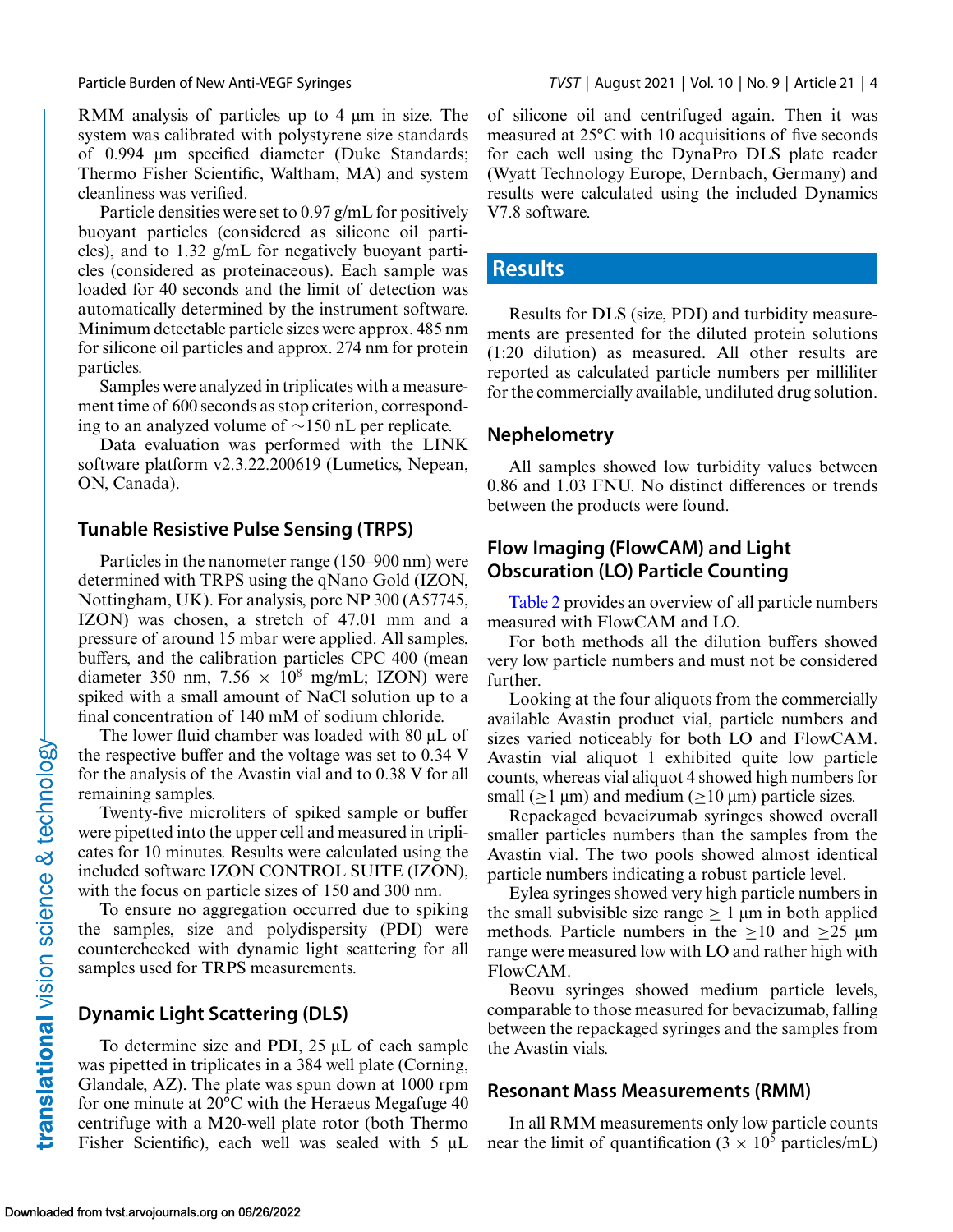<span id="page-4-0"></span>

| Table 2. Calculated, Cumulative Particle Numbers Per Milliliter ( $\geq$ 1, $\geq$ 10, and $\geq$ 25 µm) of Samples and Buffers, |  |
|----------------------------------------------------------------------------------------------------------------------------------|--|
| Measured with LO and FlowCAM                                                                                                     |  |

|                     | Light Obscuration [Particles/mL] (Calculated) |               |              | FlowCAM [Particles/mL] (Calculated) |                   |               |
|---------------------|-----------------------------------------------|---------------|--------------|-------------------------------------|-------------------|---------------|
|                     | $\geq$ 1 µm                                   | $\geq$ 10 µm  | $\geq$ 25 µm | $\geq$ 1 µm                         | $\geq$ 10 µm      | $\geq$ 25 µm  |
| Buffer A. vial      | $6 \pm 2$                                     | $0\pm 0$      | $0 \pm 0$    | $21 \pm 0$                          | $0\pm 0$          | $0 \pm 0$     |
| Avastin vial 1      | $27.948 \pm 9817$                             | $207 \pm 34$  | $0\pm 0$     | $15.047 \pm 2167$                   | $200 \pm 0$       | $0\pm 0$      |
| Avastin vial 2      | $20.918 \pm 7162$                             | $163 \pm 110$ | $0\pm 0$     | 44,640 $\pm$ 2160                   | 2960 $\pm$ 428    | $207 \pm 358$ |
| Avastin vial 3      | $12.904 \pm 1671$                             | $185 \pm 68$  | $0\pm 0$     | $39.780 \pm 1828$                   | $893 \pm 316$     | $67 \pm 115$  |
| Avastin vial 4      | 42.911 $\pm$ 521                              | $126 \pm 56$  | $0\pm 0$     | 319,727 $\pm$ 6916                  | $2133 + 780$      | $133 \pm 115$ |
| Buffer A.           | $9 \pm 5$                                     | ±1            | $0\pm 0$     | $14 \pm 16$                         | $0\pm 0$          | $0 \pm 0$     |
| Avastin 1           | $6281 + 965$                                  | $237 + 161$   | $0\pm 0$     | $30.660 \pm 5148$                   | $0\pm 0$          | $0 \pm 0$     |
| Avastin 2           | $7007 \pm 219$                                | $244 \pm 309$ | $0\pm 0$     | 33,147 $\pm$ 22,046                 | $0\pm 0$          | $0 \pm 0$     |
| <b>Buffer Eylea</b> | $23 \pm 9$                                    | $\pm$ 1       | $0\pm 0$     | $623 \pm 42$                        | $0\pm 0$          | $0 \pm 0$     |
| Eylea               | 56,237 $\pm$ 7871                             | $74 \pm 68$   | $0 \pm 0$    | 474.540 $\pm$ 27.687                | $10.600 \pm 2462$ | $893 \pm 316$ |
| <b>Buffer Beovu</b> | $137 \pm 61$                                  | $+1$          | $0\pm 0$     | $100 \pm 48$                        | $0\pm 0$          | $0\pm 0$      |
| Beovu 1             | $10.615 \pm 3658$                             | $111 \pm 80$  | $0\pm 0$     | 67.840 $\pm$ 6803                   | $967 \pm 316$     | $133 \pm 115$ |
| Beovu 2             | $10.541 \pm 2463$                             | $193 \pm 134$ | $0\pm 0$     | $23.047 \pm 1894$                   | 413 $\pm$ 410     | $0 \pm 0$     |



**Figure 1.** Calculated results from RMM of all samples.

were found. With that, calculated numbers for the undiluted products can only be considered as estimates. Particle numbers in the dilution buffers can be considered as negligible. The results for RMM nanoparticle quantification are presented in Figure 1 and [Table 3.](#page-5-0)

For all the bevacizumab preparations, only very low nanoparticle numbers were recorded. The number of particles considered as silicone oil droplets was apparently in the same, very low order of magnitude as the protein particle numbers.

Interestingly, for Eylea and for the Beovu pools, comparably higher numbers of about 14 million counts/mL and approx. 29–32 million counts/mL were calculated in the size range between approx. 274 nm and approx. 1000 nm. In none of these cases did silicone oil droplets show up in relevant numbers.

# **Tunable Resistive Pulse Sensing (TRPS)**

Like for RMM, the overall particle counts were also very low; the particle rate during the measurements was below 100 particles/min.

The results for the calculated particle numbers at bin sizes of 300 nm are presented in [Figure 2](#page-5-0) (results for 150 nm are similar, data not shown).

For the bevacizumab products, the nanoparticle numbers for the dilution buffers fell into the same range as for the diluted product samples, indicating that there is no relevant nanoparticle load present.

For Beovu, the situation resembles the same impression received from RMM, that is, having a higher nanoparticle number than for all the other products. The differences between the noise level represented by the buffers and the measured values for the Beovu product was not as large as for RMM. For Eylea, the values found with TRPS are very low, not different from the buffer.

# **Size and PDI**

Before TRPS measurements, size (hydrodynamic diameter) and PDI of the protein colloids was measured to preclude aggregation due to spiking the samples with 140 mM NaCl. Comparing sizes of normal and spiked samples, no significant differences were seen.

# **Discussion**

It is well known that anti-VEGF drugs injected intravitreally can long-term increase in  $IOP<sup>26-31</sup>$  $IOP<sup>26-31</sup>$  $IOP<sup>26-31</sup>$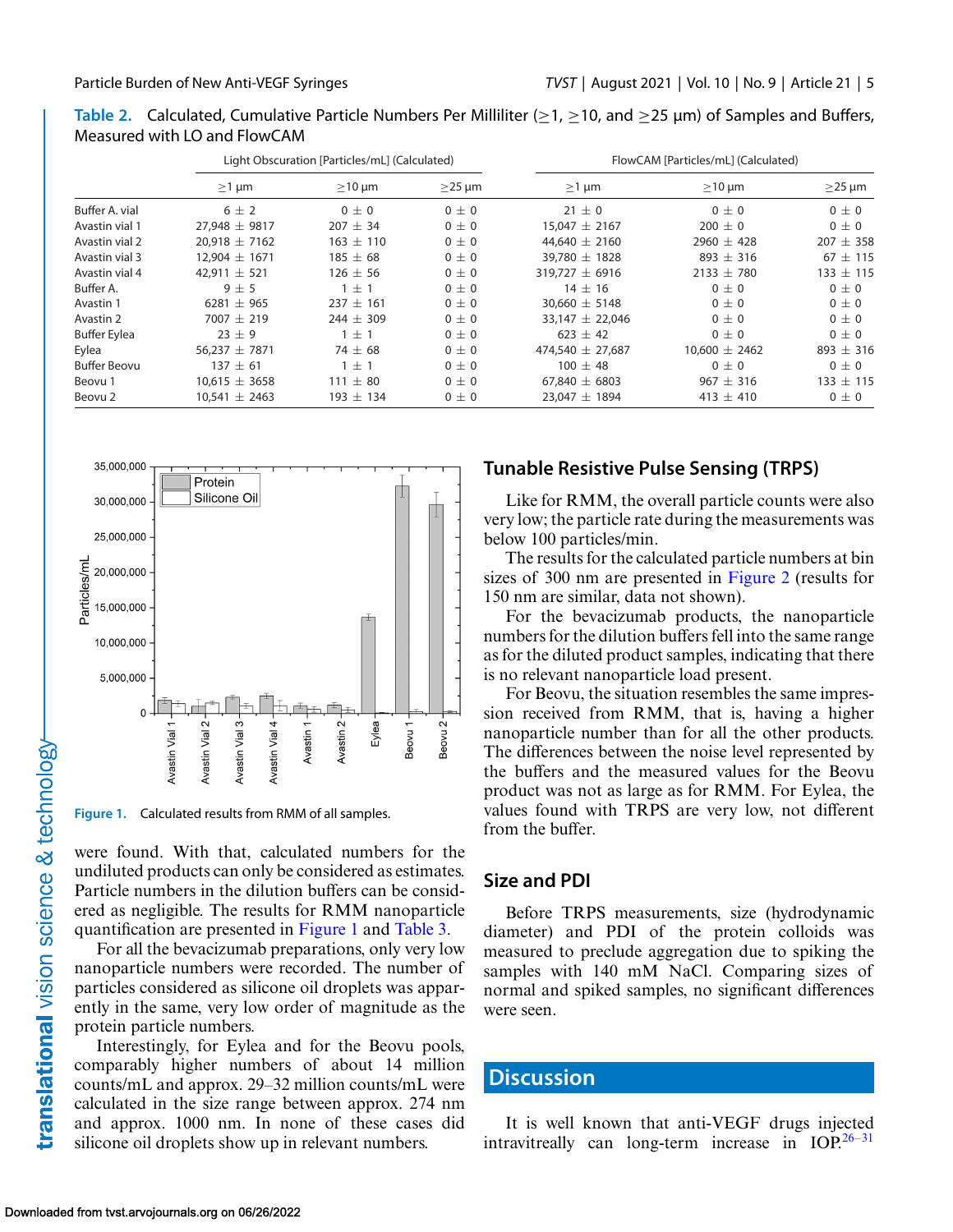|                     | Protein [Particles/mL]     | Silicone Oil [Particles/mL] |
|---------------------|----------------------------|-----------------------------|
| Buffer A. vial      | 24,296 $\pm$ 7205          | $0\pm 0$                    |
| Avastin vial 1      | $1,850,936 \pm 407,138$    | $1,405,230 \pm 419,003$     |
| Avastin vial 2      | $1,027,200 \pm 959,543$    | $1,489,192 \pm 222,570$     |
| Avastin vial 3      | $2,306,753 \pm 249,866$    | $1,064,768 \pm 343,799$     |
| Avastin vial 4      | 2,497,476 $\pm$ 368,782    | $1,115,095 \pm 719,796$     |
| Buffer A.           | 60,237 $\pm$ 34,515        | $24,072 \pm 17,049$         |
| Avastin 1           | $1,093,239 \pm 378,966$    | 587,901 $\pm$ 395,258       |
| Avastin 2           | $1,184,182 \pm 383,312$    | 512,951 $\pm$ 345,605       |
| <b>Buffer Eylea</b> | 36,770 $\pm$ 18,469        | $3248 \pm 5625$             |
| Eylea               | $13,652,825 \pm 436,454$   | $87,237 \pm 75,553$         |
| <b>Buffer Beovu</b> | 42,491 $\pm$ 25,769        | $0\pm 0$                    |
| Beovu 1             | 32,269,160 $\pm$ 1,564,082 | 278,666 $\pm$ 281,964       |
| Beovu 2             | $29,667,415 \pm 1,731,926$ | $266,032 \pm 122,289$       |

<span id="page-5-0"></span>

|  |  |  |  | Table 3. Calculated Results from RMM of All samples and Respective Buffers |  |
|--|--|--|--|----------------------------------------------------------------------------|--|
|--|--|--|--|----------------------------------------------------------------------------|--|



**Figure 2.** Calculated particle counts (bin size 300 nm) of all buffers and samples measured by TRPS.

One commonly discussed potential factor resulting in elevated IOP might be the presence of protein aggregates and silicone oil microdroplets in such drug products[.13,14,](#page-7-0)[32–34](#page-8-0) Experiments in the field of glaucoma research have already clearly demonstrated that the secondary intraocular pressure increase can be due to mechanical obstruction of the trabecular meshwork; this mechanism is also clinically known in ghost cell glaucoma. $35$  Our experimental work aims to complement the previously published study of our group (2018) with data on the newly established readyto-use syringes and new agents in the field of intravit-real anti-VEGF therapy.<sup>[4](#page-6-0)</sup>

### **Comparison of Aliquots from a Commercially Available Avastin Vial and Pools from Repacked Syringes from a Compounding Pharmacy**

In the course of repackaging bevacizumab from vials into syringes for intravitreal application handling errors and stresses can be applied to the protein and the used syringes could potentially contain silicone oil that could be shed into the product during handling and intermediate storage.<sup>[3,](#page-6-0)[25,](#page-7-0)[36,37](#page-8-0)</sup> In this study we cannot confirm previously found quality gaps for repackaged bevacizumab.

The results obtained from LO and FlowCAM show that the repackaged syringes exhibited a low particle count even compared to the samples from the vial regarding particles  $\geq 1$  µm.

The partly higher particulate burden in aliquots from the vial might be explained by the fact that this material was analyzed as provided, whereas in the compounding pharmacy, particles should have been removed by a filtration step in the course of the repackaging. All particle counts ( $\geq 10 \mu m$ ) obtained by LO measurements would exceed limits set by the USP counts for particles  $\geq 25$  and  $\geq 50$  µm were in line.

# **Comparison of Avastin, Beovu, and Eylea**

Avastin, both in vial and syringes, contains the lowest concentration of protein (25 mg/mL), Eylea a medium concentration (40 mg/mL) and Beovu the highest (120 mg/mL). Assuming an injection amount of 50 μL per eye, the overall dose of protein (in mg) applied thereby differs by a factor of about 3 to 5 between the products. When we try to correlate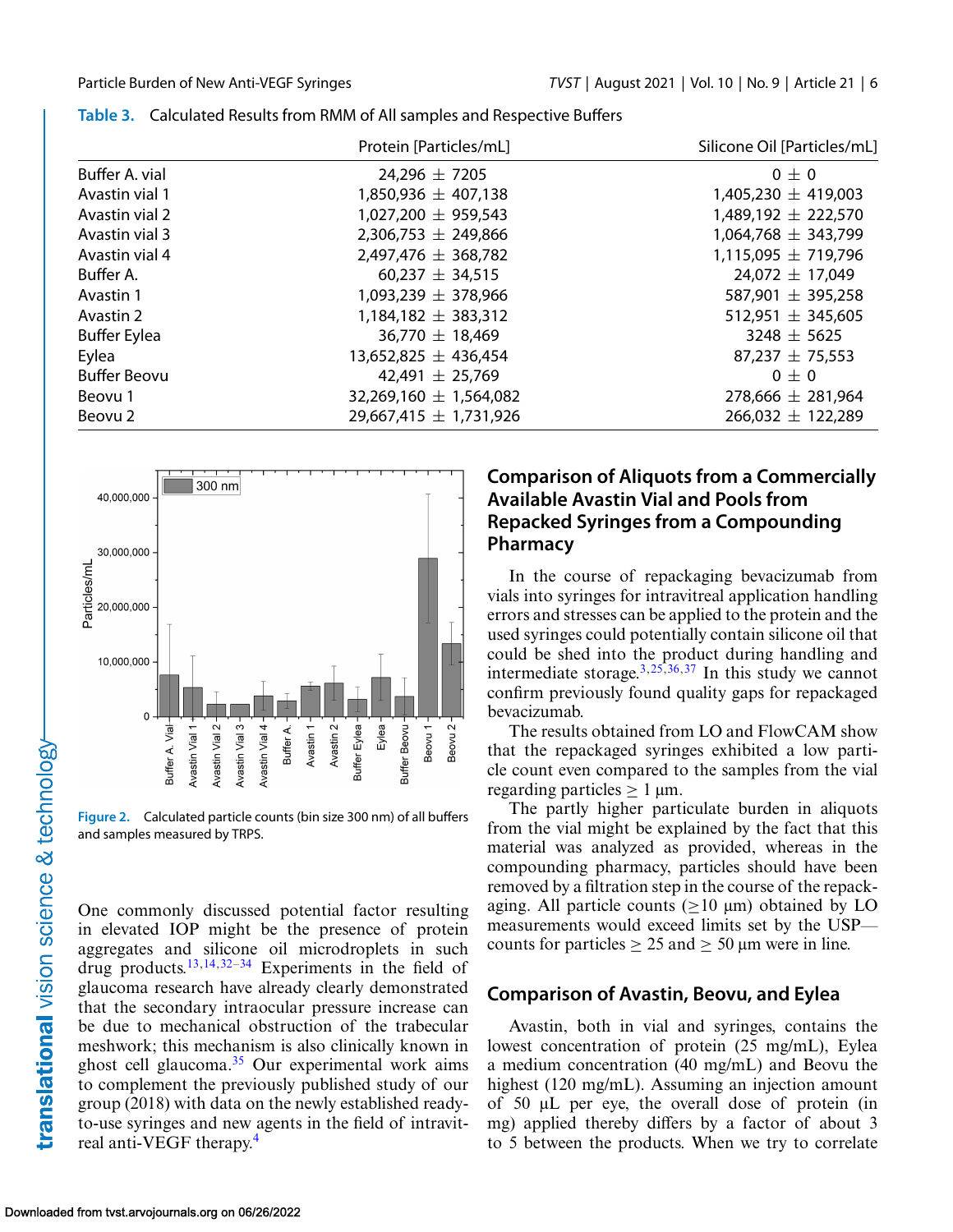<span id="page-6-0"></span>the particle numbers found with the protein concentration, we find that Eylea surprises with unexpectedly high numbers of particles in the range of 1 μm. For the larger particles of  $\geq 10$ and  $\geq 25$  µm in Eylea, the dataset is not as clear, because the LO and the FlowCAM numbers differ. The low number for Eylea in LO and the high numbers for FlowCAM indicate that the aggregates formed are of a translucent and (for LO) hard to detect nature. Although being slightly higher in particles than bevacizumab, Beovu does not show a correlation of protein concentration and particle counts. Taking USP <789> into account, all three products would exceed the limit of particle counts set for particles  $\geq 10$  µm.

Nanoparticles provide a totally different picture. Here, Beovu shows relatively high numbers of nanoparticles, whereas the other products are low to very low. One must consider that the absolute values for Beovu are still low, but it is apparent that here the nanoparticle load correlated with the protein concentration. Eylea (with a medium high protein concentration of 40 mg/ml) is positioned in the middle, at least for one of the two methods applied.

Another observation is also remarkable, that is, that silicone oil nanoparticles play no relevant role in any of the products on the nanoparticulate level.

As mentioned in the introduction, Beovu is the ophthalmic product in the panel studied that contains the smallest therapeutic protein (brolucizumab exhibits a size of only 26 kDa), but with the highest concentration<sup>12</sup>: It is therefore not possible that the nanoparticle counts were caused by high concentrations of the monomeric drug; it must be aggregates of any kind.

# **Influence of Particles on the Trabecular Meshwork**

So far, it is not known whether nano- or microparticles or the protein colloids themselves could cause a blockage of the trabecular meshwork.

# **Rise of Ocular Inflammation**

Several reports on the occurrence of mild as well as severe intraocular inflammation up to retinal vasoocclusion with severe visual loss correlated to the application of the latest anti-VEGF compound brolu-cizumab have been published in the last year.<sup>[18,19](#page-7-0)</sup> A clear explanation for this phenomenon does not yet exist; various theories have been built around the field of hypersensitivity reactions.<sup>38</sup> Regarding particle size and particle number, it can be noted that the amount of nanoparticles is significantly higher for the brolucizumab product compared to the other agents, whereas for larger particles no relevant difference or even lower number (versus Eylea) are noted. Whether the high concentration of the active agent brolucizumab contributes to the increased number of retinal vaso-occlusive inflammations cannot be drawn from the analyzed data; further analyses in the field of immunoreactions are necessary.

# **Conclusions**

Repackaged bevacizumab syringes show no quality compromise regarding particles when compared to Avastin from commercially available vials or the readyto-use syringe products. For subvisible particles rather high numbers for  $> 1$  and  $> 10$  µm were found for all products studied, but these numbers were not correlated to their overall protein concentrations. In contrast, nanoparticle levels were highest in Beovu and correlate to its high protein concentration. The impact of nanoparticles in ophthalmic solutions should be surveilled to make sure they are not the cause of IOP rise or other eye-related diseases, such as intraocular inflammation. Additional limits concerning smaller particles might also be considered for the Pharmacopeia to ensure even higher product quality and safety.

# **Acknowledgments**

Disclosure: **M. Schargus,** None; **K.T. Kopp,** None; **C. Helbig,** None; **A. Frings,** None; **G. Winter,** None

\* MS and KTK contributed equally to this article.

# **References**

- 1. Kim LA, D'Amore PA. A brief history of anti-VEGF for the treatment of ocular angiogenesis. *Am J Pathol*. 2012;181(2):376–379.
- 2. Genentech. *Prescribing Information Avastin*, [https://www.gene.com/download/pdf/avastin\\_](https://www.gene.com/download/pdf/avastin10prescribing.pdf) prescribing.pdf. Accessed March 1, 2021.
- 3. Kahook MY, Liu L, Ruzycki P, et al. Highmolecular-weight aggregates in repackaged bevacizumab. *Retina*. 2010;30(6):887–892.
- 4. Schargus M, Werner BP, Geerling G, Winter G. Contamination of anti-VEGF drugs for intravitreal injection: how do repackaging and newly developed syringes affect the amount of silicone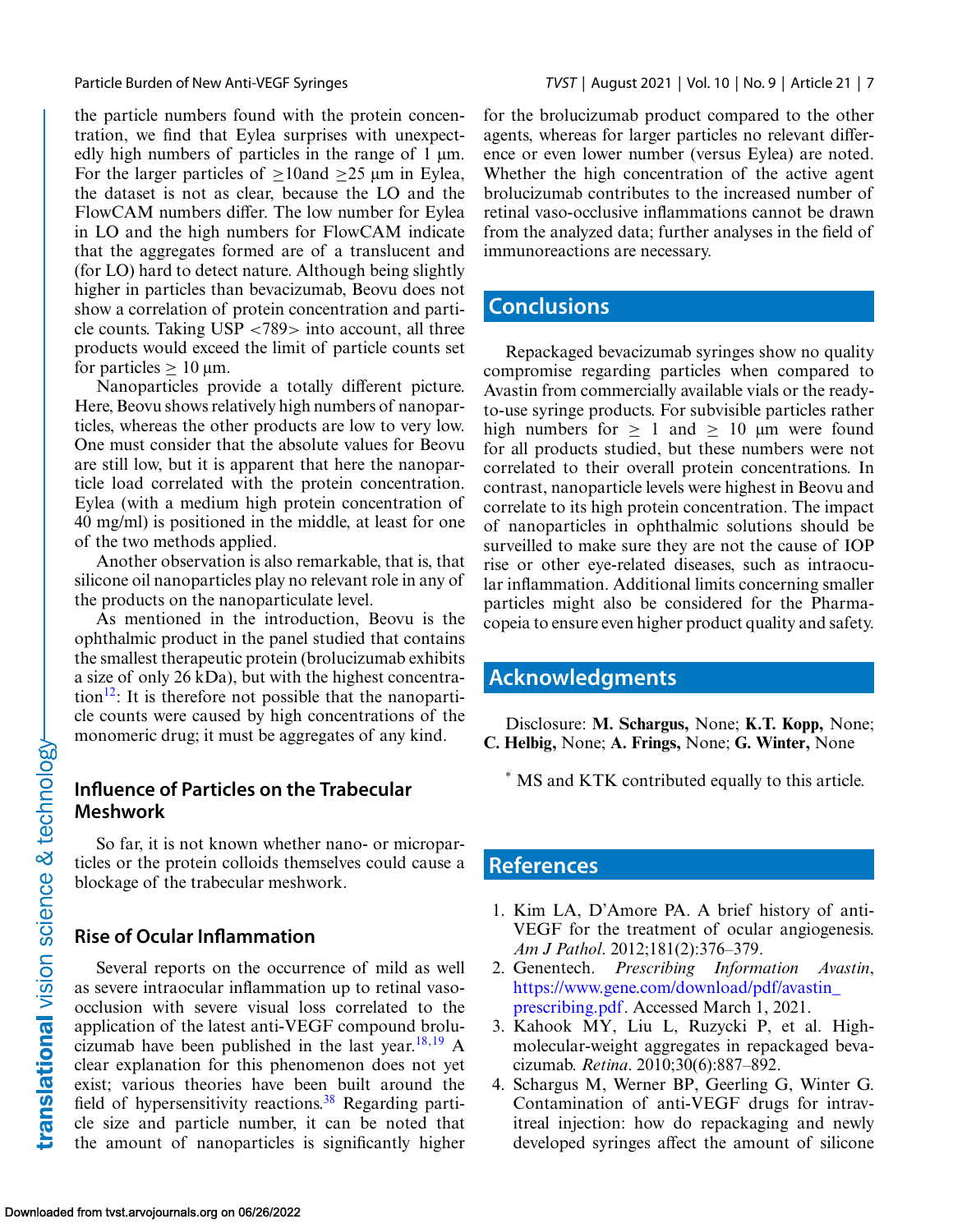<span id="page-7-0"></span>oil droplets and protein aggregates? *Retina*. 2018;38(10):2088–2095.

- 5. Yannuzzi NA, Klufas MA, Quach L, et al. Evaluation of compounded bevacizumab prepared for intravitreal injection. *JAMA Ophthalmol*. 2015;133(1):32–39.
- 6. Stewart MW. Aflibercept (VEGF Trap-eye): the newest anti-VEGF drug. *Br J Ophthalmol*. 2012;96(9):1157–1158.
- 7. Holash J, Davis S, Papadopoulos N, et al. VEGF-Trap: a VEGF blocker with potent antitumor effects. *Proc Natl Acad Sci USA*. 2002;99(17):11393–11398.
- 8. Stewart MW. The expanding role of vascular endothelial growth factor inhibitors in ophthalmology. *Mayo Clin Proc*. 2012;87(1):77–88.
- 9. EMEA. *Product Information Eylea*, https: [//www.regeneron.com/sites/default/files/EYLEA\\_](https://www.regeneron.com/sites/default/files/EYLEA10FPI.pdf) FPI.pdf. Accessed March 1, 2021.
- 10. Novartis, *Prescribing Information Beovu*, https://www.accessdata.fda.gov/drugsatfda\_docs/ [nda/2019/761125Orig1s000Lbl.pdf. Accessed](https://www.accessdata.fda.gov/drugsatfda10docs/nda/2019/761125Orig1s000Lbl.pdf) March 1, 2021.
- 11. Schargus M, Frings A. Issues with intravitreal administration of anti-VEGF drugs. *Clin Ophthalmol*. 2020;14:897–904.
- 12. Freund KB, Hoang QV, Saroj N, Thompson D. Intraocular pressure in patients with neovascular age-related macular degeneration receiving intravitreal aflibercept or ranibizumab. *Ophthalmology*. 2015;122(9):1802–1810.
- 13. Bakri SJ, Moshfeghi DM, Francom S, et al. Intraocular pressure in eyes receiving monthly ranibizumab in 2 pivotal age-related macular degeneration clinical trials. *Ophthalmology*. 2014;121(5):1102–1108.
- 14. Bakri SJ, Ekdawi NS. Intravitreal silicone oil droplets after intravitreal drug injections. *Retina*. 2008;28(7):996–1001.
- 15. United States Pharmacopeial Convention. <*789*>*Particulate Matter in Ophthalmic Solutions*. 41st ed. Rockville, MD: United States Pharmacopeia; 2018:1.
- 16. Jain A, Chea S, Matsumiya W, et al. Severe vision loss secondary to retinal arteriolar occlusions after multiple intravitreal brolucizumab administrations. *Am J Ophthalmol Case Rep*. 2020;18:100687.
- 17. Iyer PG, Peden MC, Suñer IJ, et al. Brolucizumabrelated retinal vasculitis with exacerbation following ranibizumab retreatment: a clinicopathologic case study. *Am J Ophthalmol Case Rep*. 2020;20:100989.
- 18. Monés J, Srivastava SK, Jaffe GJ, et al. Risk of inflammation, retinal vasculitis, and retinal occlusion-related events with brolucizumab: post hoc review of HAWK and HARRIER. *Ophthalmology*. 2020;S0161–6420(20)31075–7.
- 19. Baumal CR, Bodaghi B, Singer M, et al. Expert opinion on management of intraocular inflammation, retinal vasculitis, and vascular occlusion after brolucizumab treatment. *Ophthalmol Retina*. 2020;S2468–6530(20)30400–0.
- 20. Witkin AJ, Hahn P, Murray TG, et al. Occlusive retinal vasculitis following intravitreal brolucizumab. *J Vitreoretin Dis*. 2020;4(4):269–279.
- 21. Baumal CR, Spaide RF, Vajzovic L, et al. Retinal vasculitis and intraocular inflammation after intravitreal injection of brolucizumab. *Ophthalmology*. 2020;127(10):1345–1359, doi:10.1016/ [j.ophtha.2020.04.017. Epub 2020 Apr 25.](http://doi.org/10.1016/j.ophtha.2020.04.017)
- 22. Haug SJ, Hien DL, Uludag G, et al. Retinal arterial occlusive vasculitis following intravitreal brolucizumab administration. *Am J Ophthalmol Case Rep*. 2020;18:100680.
- 23. Williams PD, Chong D, Fuller T, Callanan D. Noninfectious vitritis after intravitreal injection of anti-VEGF agents: variations in rates and presentation by medication. *Retina*. 2016;36(5):909–913.
- 24. Hahn P, Chung MM, Flynn HW, Jr, et al. Postmarketing analysis of aflibercept-related sterile intraocular inflammation. *JAMA Ophthalmol*. 2015;133(4):421–426.
- 25. Melo GB, Dias Junior CS, Carvalho MR, et al. Release of silicone oil droplets from syringes. *Int J Retina Vitreous*. 2019;5:1.
- 26. Kiddee W, Montriwet M. Intraocular pressure changes in non-glaucomatous patients receiving intravitreal anti-vascular endothelial growth factor agents. *PLoS One*. 2015;10(9):e0137833.
- 27. Abedi G, Adelman RA, Salim S. Incidence and management of elevated intraocular pressure with antivascular endothelial growth factor agents. *Semin Ophthalmol*. 2013;28(3):126–130.
- 28. Adelman RA, Zheng Q, Mayer HR. Persistent ocular hypertension following intravitreal bevacizumab and ranibizumab injections. *J Ocul Pharmacol Ther*. 2010;26(1):105–110.
- 29. Good TJ, Kimura AE, Mandava N, Kahook MY. Sustained elevation of intraocular pressure after intravitreal injections of anti-VEGF agents. *Br J Ophthalmol*. 2011;95(8):1111–1114.
- 30. Hoang QV, Tsuang AJ, Gelman R, et al. Clinical predictors of sustained intraocular pressure elevation due to intravitreal anti-vascular endothelial growth factor therapy. *Retina*. 2013;33(1):179–187.